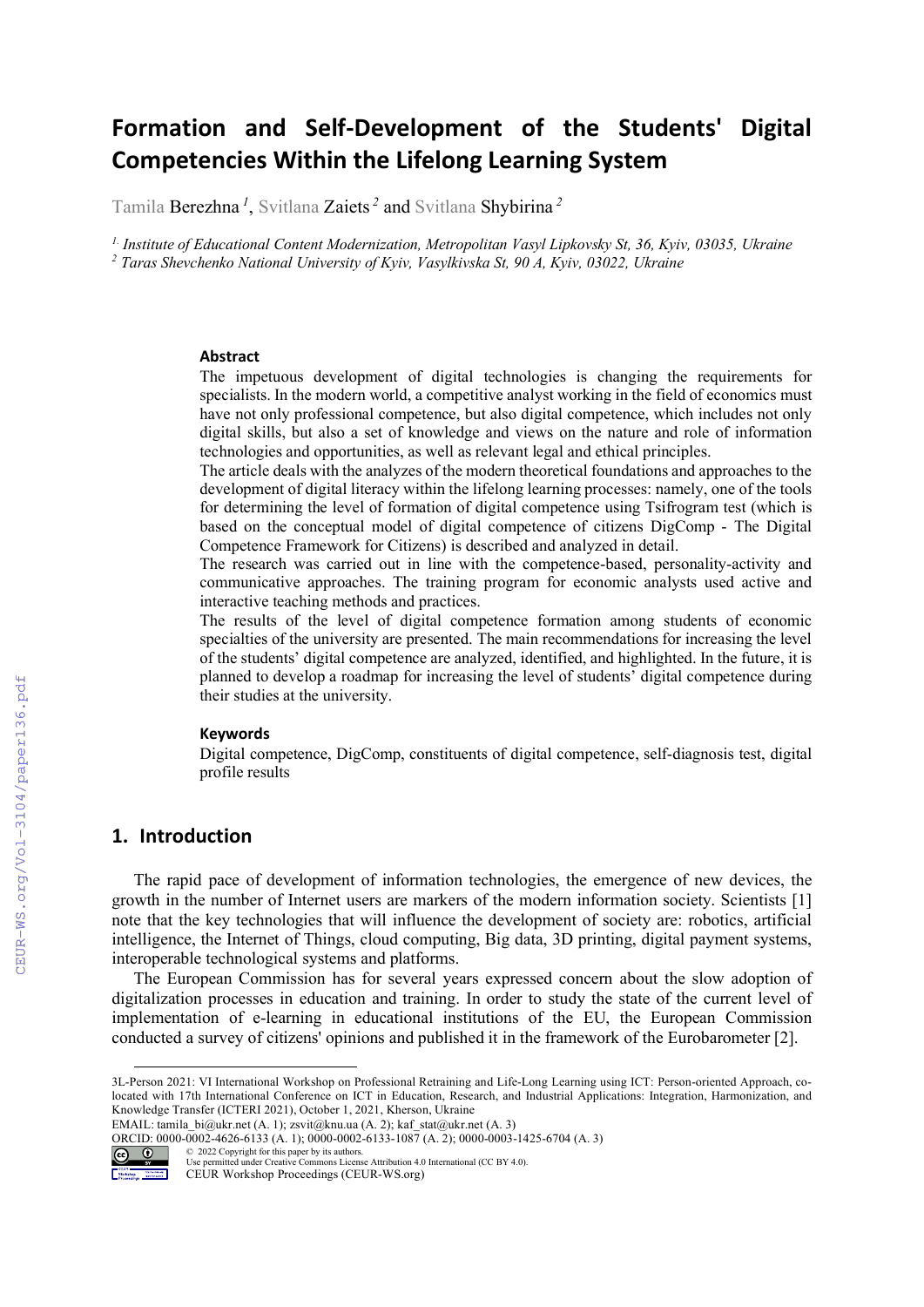In recent decades, a unique situation of dialectical contradiction unfolds: a generation is growing that from an early age knows how to handle various gadgets, and this generation is taught by those who grew up in the system of classical education without constant access to the Internet and without social networks. The Eurobarometer data confirms these provisions: only 20-25% of students in European universities are studied by teachers who are confident users of new technological advances, 43% of Europeans do not have basic digital skills, and 71 million students in European countries lack skills for a digital society. Considering the need to take decisive action in the field of education, the European Commission adopted the main provisions of the Digital Education Action Plan in 2021-2027 years. [3].

Now in Ukraine, a large number of teachers are motivated to use digital technologies in the teaching process, however, more resources are needed to support the development of sound digital practices, since it is obvious that the digital environment and infrastructure of domestic higher education institutions require investment.

The EU wishes to raise awareness of the European lifelong learning space through Internet platforms (e-learning) to support the modernization of education and training systems.

The Council of the European Union adopted on 22 May 2018 a revised recommendation on core competencies for lifelong learning [4], which emphasizes the need to support the development of core competencies, with a particular focus on improving the achievement of basic digital skills and participation in society in a lifelong perspective, increasing and improving the level of digital competencies at all stages of education and training for all segments of the population.

The education system is forced to constantly improve, since the prospects for the functioning of the state depend on how the level of education develops.

The modern space of higher education in Ukraine sets a new educational paradigm focused on students and lifelong learning. This includes changes in professional competence since the training must be adapted to the requirements of the new context.

The Concept for the Development of the Digital Economy and Society of Ukraine for 2018-2020 [5] defines the creation and implementation of the national training program for general and professional digital competencies and knowledge as one of the priority tasks on the way to the accelerated development of the digital economy.

The Concept for the Development of Digital Competences [6] also notes the need to improve the quality of training of workers to create the possibility of modernizing the country's economy in accordance with modern requirements.

# 2. Research methodology

Today, the pace of computerization is well ahead of the skills of the vast majority of users.

According to the results of the first all-Ukrainian study of digital literacy of Ukrainians (December 2019), 53% of the population of Ukraine is below the "basic level" mark. At the same time, 37.9% of Ukrainians aged 18-70 have digital skills at a level below the basic level, and 15.1% do not have them at all. However, only 47% of Ukrainians aged 18-70 (mostly young people) believe that digital skills training is relevant for them [7].

Interpretations of the essence of the concepts of "digital literacy", "digital competence", "digital culture", "digital technologies", the definition of their structure and features are considered in many works of foreign and domestic scientists, in particular J. Stommel [8], C. Scott [9], S. Carretero, R. Vuorikari , Y. Punie, [10], L. Havrilova, Y. Topolnik [11], V. Bykov, O. Spirin, O. Pinchuk [12] and others.

Currently, the concept of "digital literacy" as a person's ability to navigate the digital environment is widely used by the international educational communities. Digital competence is seen as the conscious, confident, responsible, and critical use of Information Society Technology (IST) for work, social activities, free time, and communication [13].

Digital competencies include information literacy, communication and collaboration, digital content creation (including programming), and security (including digital well-being and cybersecurity competencies). According to Henseruk [14], digital technologies actively influence the learning process, since they change the scheme of knowledge transfer and teaching methods; their application in the educational process stimulates interest in learning, contributes to the formation of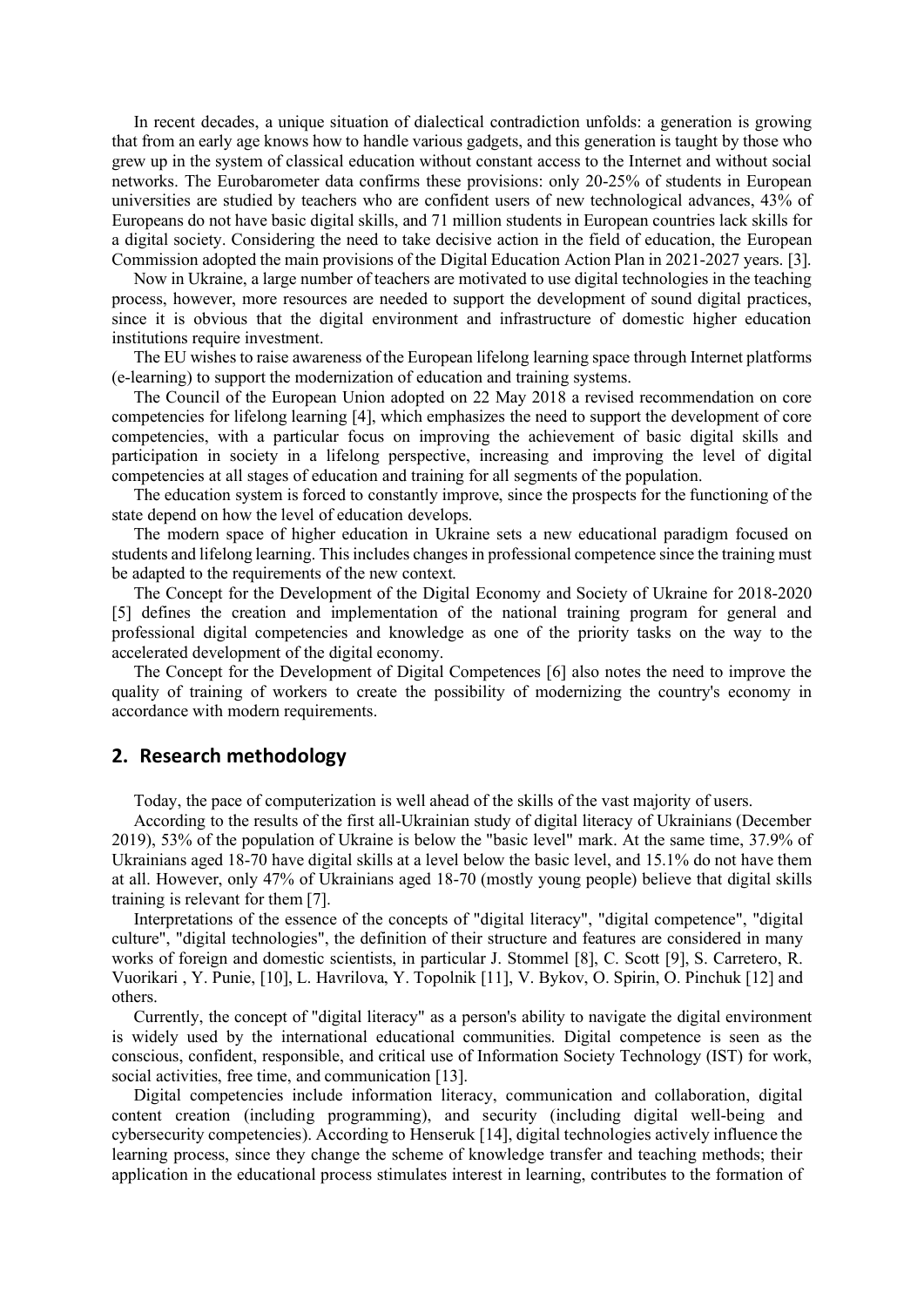logical and creative thinking, which mainly leads to the formation of the information culture among the students.

The purpose of the article is to research the competencies determined by educational and professional programs and the levels of formation of digital competencies of students of the "bachelor" educational level (future specialists in economics of an analytical profile).

Research methods: analysis (dividing the general concept of "digital competence" into its constituent elements), synthesis (combining the separated and explored parts), induction (generalized consideration of digital technologies and digital competencies), deduction (transition from the general perception of digital technologies and digital competencies to the determination of properties and characteristics of individual competencies and skills), abstraction (determination of the features inherent in digital competencies), and concretization (study of the features of individual digital competencies).

The main objectives of the study are: first, to clarify the concepts of information literacy and digital literacy; secondly, in defining the components of digital literacy; thirdly, in identifying the educational opportunities of the university in creating a digital environment that contributes to the development of digital literacy of students within the framework of special disciplines for future specialists-economists of an analytical profile.

# 3. Results and discussion

Digital literacy is a broad and holistic concept that encompasses much more than the functional digital skills that students must use in a digital society. Despite the fact that many students are wellversed in the use of modern digital technologies, they often do not have all the necessary digital competencies to successfully study in a higher education institution.

University studies should develop digital literacy skills both over time and in aspects related to professional development and gaining professional experience.

In order to train the qualified specialists-analysts of economic profile, one of the competencies that must be formed is precisely "digital competence".

The analyst must have key skills, namely industry knowledge (specifics of the industry, business processes, standards, and trends), effective communication with customers (methods of structured problem solving and facilitation, brainstorming for generating ideas with their subsequent visualization, as well as experiments and research), work with processes and data (strategic analysis, business process management and optimization, data modeling), learning skills, and writing business cases.

To clarify the place and role of digital competence in the general structure of professional competence of future specialists in economic specialties, an analysis of educational and professional programs (EPP) was carried out and the mapping of digital competencies in the content of professional training of students of specialties 051 "Economics" and 075 "Marketing", which are implemented in Taras Shevchenko National University of Kyiv, was conducted [15-18].

As a result, the general and special competencies listed in the EPP were identified, which can be classified as digital, i.e., please, check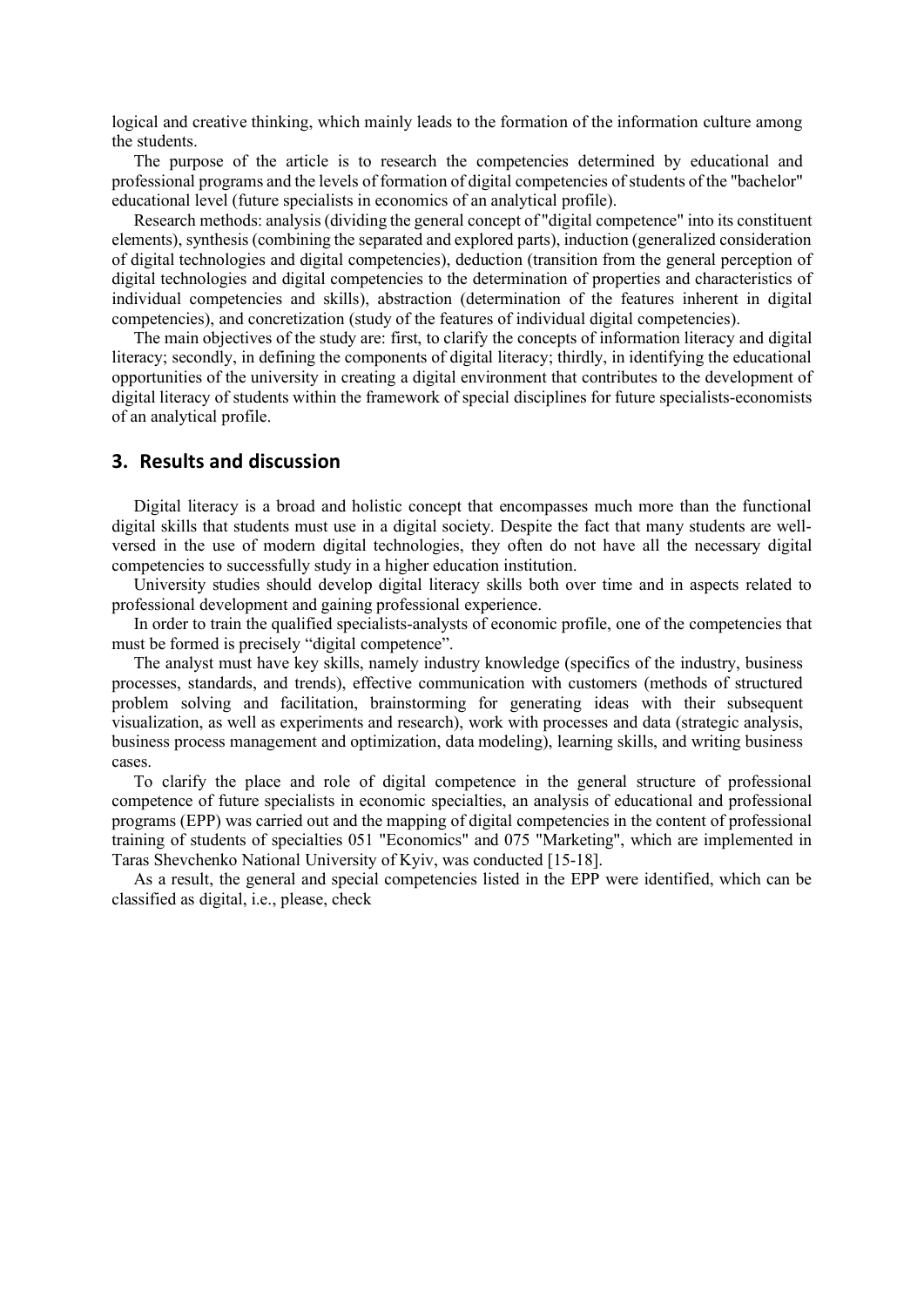#### Table 1.

A quantitative and qualitative analysis of the identified competencies made it possible to determine the following: in these educational and professional programs and at different levels of training, there is a slight difference in the content and number of competencies that can be classified as digital.

The authors consider that there is some contradiction between the real requirements of society and the labor market for the content and quantity of digital competencies and the normative requirements for the content of professional training of future analytic economists.

To solve the above problem of the formation of digital literacy, taking into account the peculiarities of thinking of modern students, there are two approaches. The first is to conduct additional courses aimed at building digital competencies. The second approach involves the parallel development of digital skills and competencies during hands-on training. Since digital skills are integrated in the educational process with professional knowledge, it is likely that the student will use them in their professional activities. Despite the fact that there is no generally accepted didactic theory of digital literacy, many disciplines from the EPP at Taras Shevchenko National University of Kyiv have the potential to solve this problem.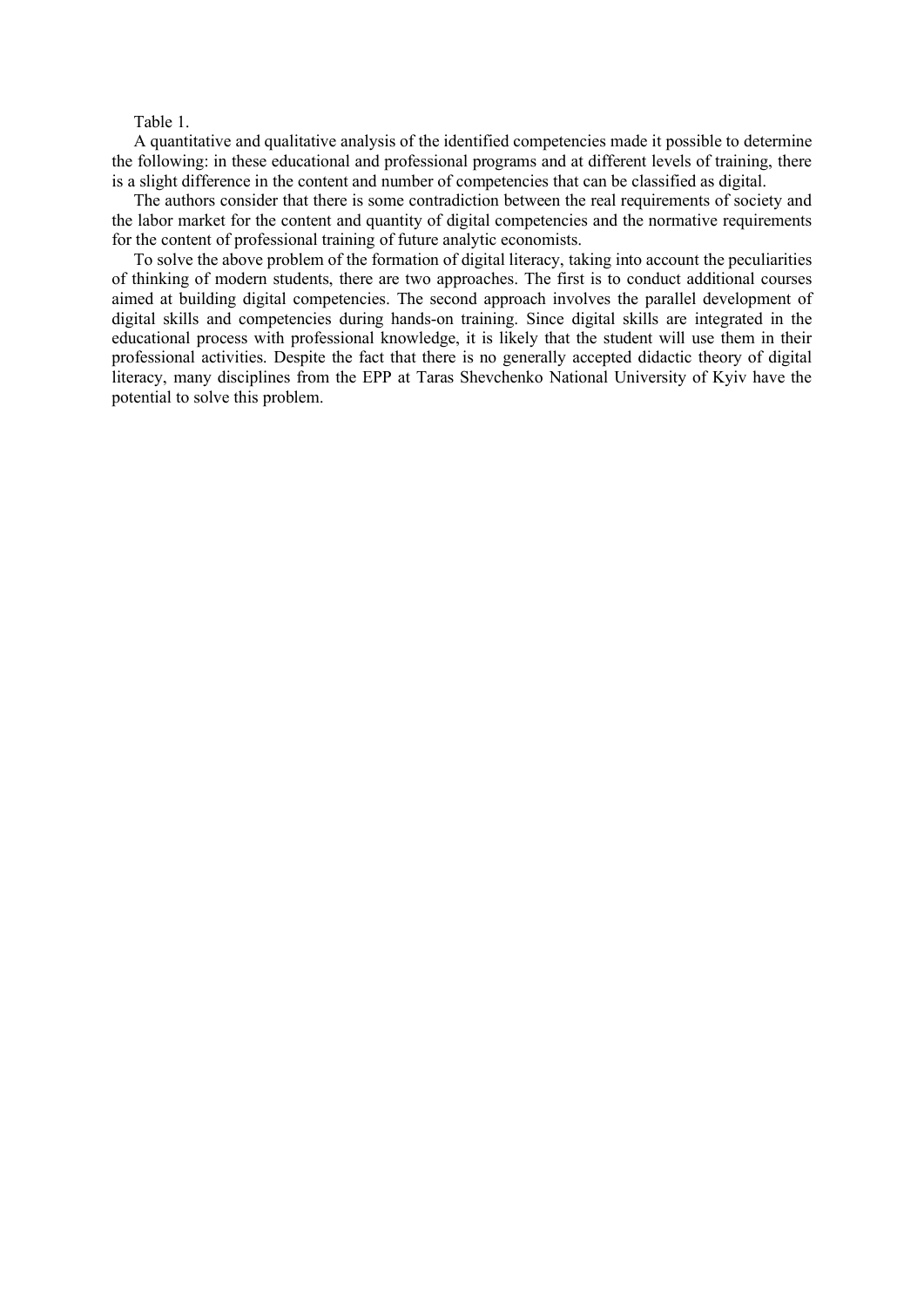# Table 1

Digital competencies in educational and professional programs of the economic profile at Taras Shevchenko National University of Kyiv

|                     |                        | The first (bachelor's) level of higher education |                          | The second (master's) level of higher education |                     |                         |
|---------------------|------------------------|--------------------------------------------------|--------------------------|-------------------------------------------------|---------------------|-------------------------|
| Specialty, EPP      | General                | Special                                          | Program learning         | General                                         | Special             | Program learning        |
|                     | competencies           | (professional)                                   | outcomes                 | competencies                                    | (professional)      | outcomes                |
|                     |                        | competencies                                     |                          |                                                 | competencies        |                         |
| 051 Economics,      | GC5. Skills in the     | PC7. Ability to use                              | PLO20. To use<br>the     |                                                 | PC4. Ability to use | PLO10. To apply         |
| "Economic Analytics | use of information     | computer data                                    | information<br>and       |                                                 | modern              | modern                  |
| and Statistics"     | and communication      | processing                                       | communication            |                                                 | information         | information             |
|                     | technologies.          | technologies to solve                            | technologies to<br>solve |                                                 | technologies,       | technologies and        |
|                     | GC6. Ability to        | economic problems,                               | socio-economic           |                                                 | methods, and        | specialized             |
|                     | search, process and    | analyze information                              | problems, prepare and    |                                                 | techniques of       | software in             |
|                     | analyze information    | and prepare                                      | submit<br>analytical     |                                                 | research of         | socio-economic          |
|                     | from various           | analytical reports                               | reports.                 |                                                 | economic and        | research and in         |
|                     | sources.               |                                                  | PLO23. To demonstrate    |                                                 | social processes,   | the management          |
|                     |                        |                                                  | flexibility and          |                                                 | adequate to the     | of socio-               |
|                     |                        |                                                  | adaptability in new      |                                                 | established needs   | economic                |
|                     |                        |                                                  | situations, in working   |                                                 | of research.        | systems.                |
|                     |                        |                                                  | with new objects, and in |                                                 |                     |                         |
|                     |                        |                                                  | uncertain conditions.    |                                                 |                     |                         |
| 075 Marketing,      | GC9. Skills in the use | SC10. Ability to use                             | PLO7. To use the digital | GC6. Ability                                    |                     | PLO15. To collect       |
| "Marketing"         | of information and     | marketing                                        | information and          | to search,                                      |                     | the necessary           |
|                     | communication          | information systems                              | communication            | process and                                     |                     | data from               |
|                     | technologies.          | in marketing                                     | technologies, as well as | analyze                                         |                     | various sources,        |
|                     |                        | decisions and                                    | software products        | information                                     |                     | processes and           |
|                     |                        | develop                                          | necessary for the        | from various                                    |                     | analyze their           |
|                     |                        | recommendations to                               | proper conduct of        | sources.                                        |                     | effectiveness           |
|                     |                        | improve their                                    | marketing activities and |                                                 |                     | using modern            |
|                     |                        | effectiveness                                    | practical application of |                                                 |                     | methods and             |
|                     |                        |                                                  | marketing tools          |                                                 |                     | specialized<br>software |
|                     |                        |                                                  |                          |                                                 |                     |                         |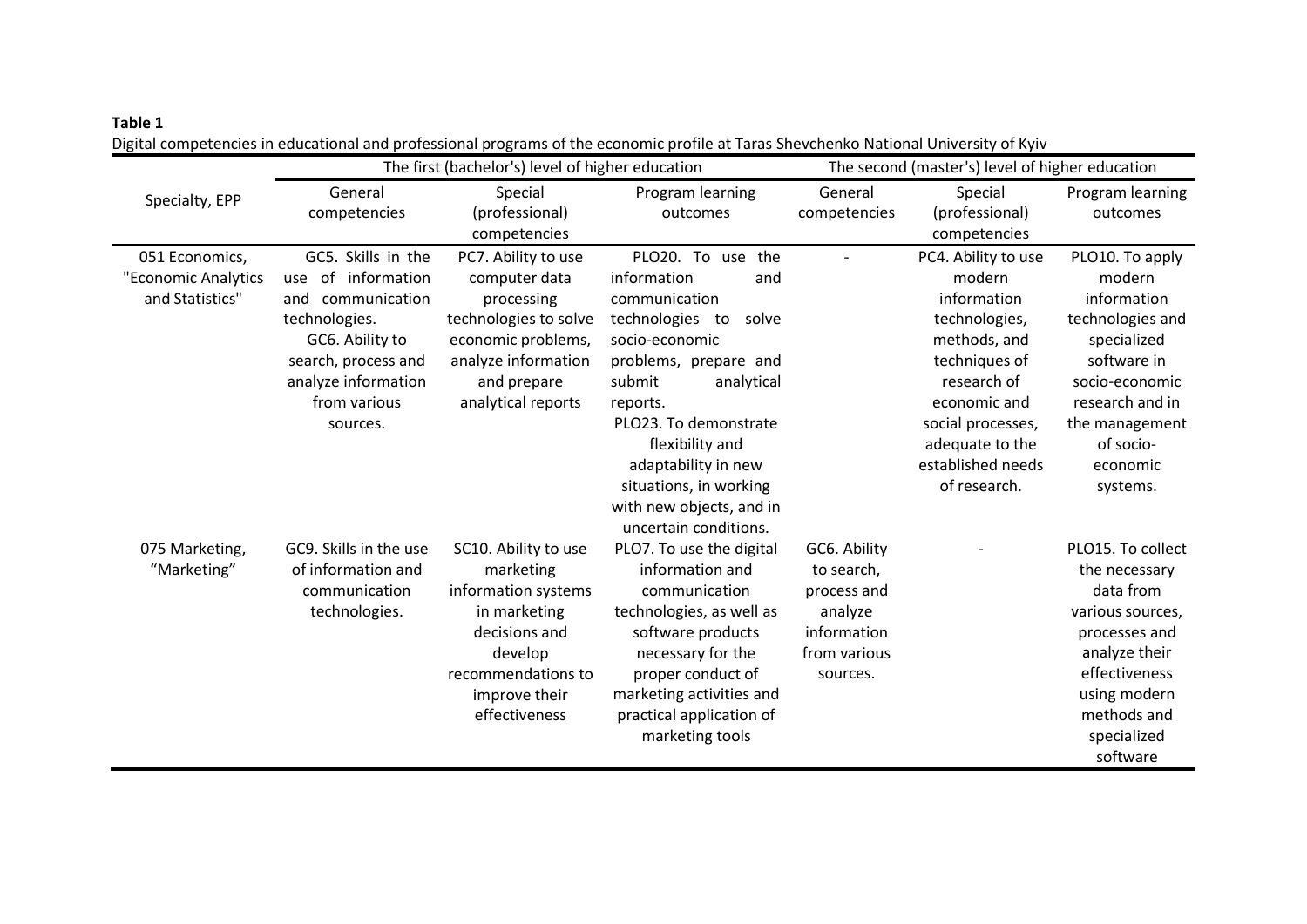Currently, the educational process is being provided with modular courses aimed at developing digital literacy; building an educational process based on blended learning technology; the use of active, interactive, problem-based teaching methods taking into account the individual characteristics of the modern generation of students. It carried out a constant update of the content of regulations that dictate the requirements for the training of specialists and focus on improving the education system, aimed at training personnel with the competencies of the digital economy at the average world level.

In the training of future specialists in economics at Taras Shevchenko National University of Kyiv, a special place is occupied by innovative didactic teaching aids based on the use of digital technologies covering a wide range of educational software. Among such software, one should highlight electronic training courses, software tools, electronic educational and methodological complexes, network programs, and control and diagnostic systems. Most of the tasks using digital technologies that students perform are creative. They stimulate motivation, activate the cognitive activity of students, contribute to the effective development of skills in working with electronic documents and cloud services, the ability to analyze, draw generalizations and conclusions, as well as obtain practical results of the work performed.

It should be noted that digital literacy is of particular importance in the process of training specialists. Students use the full range of Internet resources to prepare for practical, laboratory, seminars, colloquia, project tasks, and the like. The quality of his work and the assessment of progress depends on how a student is able to work with information.

To determine the level of formation of digital competence of future analytic economists, the classification developed in 2017 by the European Joint Research Center is used, which includes a number of levels of proficiency and examples of knowledge, skills, and abilities in each of the areas of competence (DigComp 2.1 The Digital Competence Framework for Citizens 2017) [19].

The digital literacy of higher education applicants within the European approach includes the personal, technical, and intellectual (digital) skills that are necessary to live in a digital world (see Fig. 1).



Figure 1: Plan-diagram of a model of digital competencies in education in the interpretation of the European Union "DigComp 2.1: The Digital Competence Framework for Citizens with eight proficiency levels and examples of use", 2017 [20]

Of particular importance in the above model is the central block, which can be characterized as the integration of resources, platforms, and results. The outer contour is a new format of requirements for the quality of teaching and characteristics of competencies, as fundamentally new in relation to traditional models and technologies of teaching.

In the process of research to identify the level of formation of digital competence, the authors used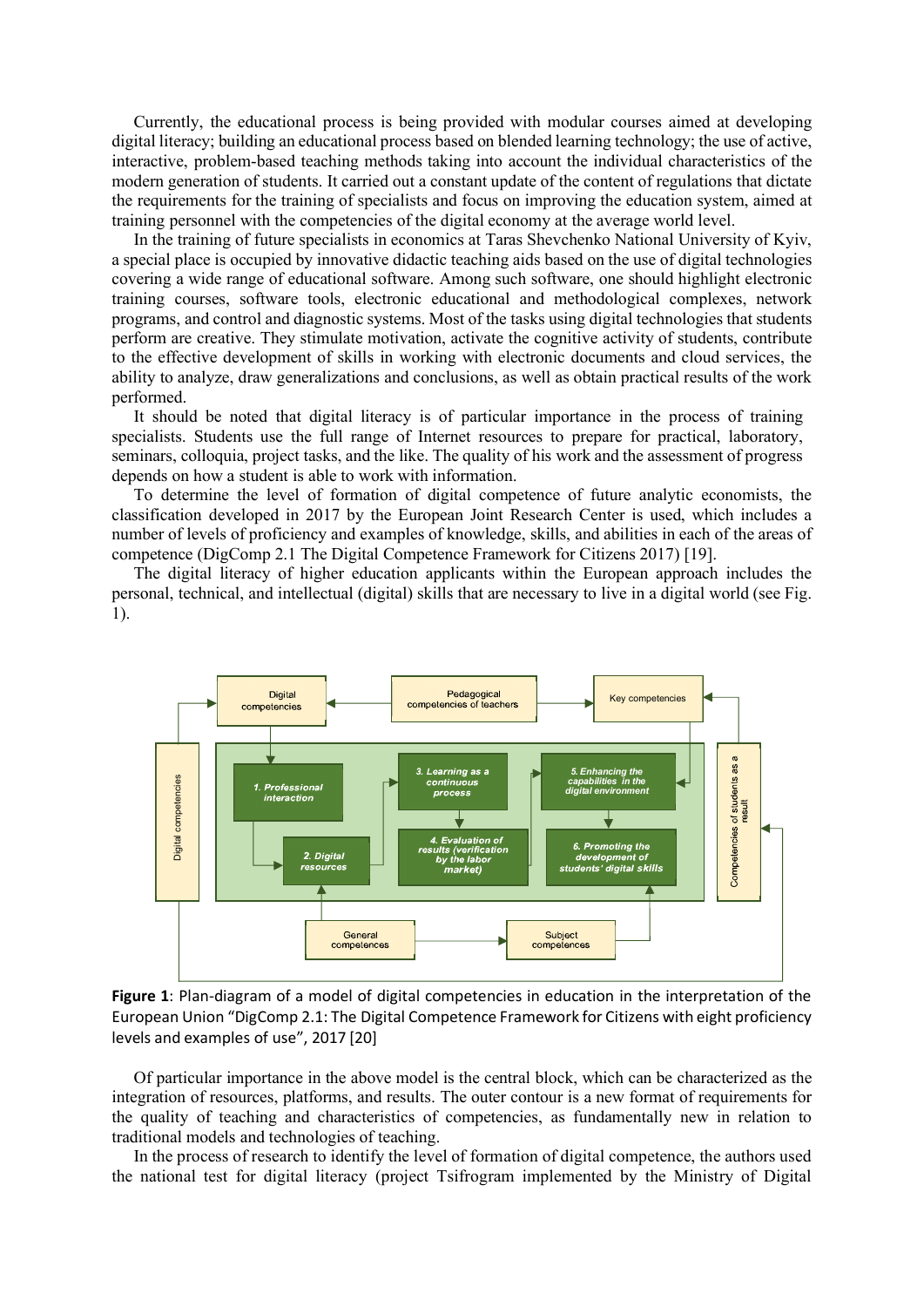Transformation of Ukraine together with USAID and the Eastern Europe Foundation on the online platform "Action. Digital Education" [21]), which determines the main components of digital competence in terms of knowledge, skills and abilities required in a digital society. After filling it out and calculating the number of points, the respondents receive an assessment of their level of digital competence formation.

The Ministry of Digital Transformation of Ukraine in 2021 proposed the project Digital Competence Framework for Citizens of Ukraine (DigComp UA for Citizens). The "DigComp UA for Citizens" is based on the conceptual reference model DigComp 2.0 and the updated European framework DigComp 2.1, which are adapted to the national, cultural, educational, and economic features of Ukraine.

The results of testing the level of formation of digital competence of applicants for higher education can be assessed by the areas of the components given in Table 2. Each of these areas of knowledge covers 5 competences. The Tsifrogram offers testing participants to answer 90 questions.

#### Table 2

Adapted model DigComp UA for Citizens Competencies and descriptors of Tsifrogram national test Competence Competence Competences (C) Competence<br>
areas (CA) areas (CA) Evaluation<br>Competences' names Evaluation points CA0. Basic digital skills C0.1 Use of digital devices; C0.2 Using basic digital device software. Basics of computer literacy 1) Use of computer and mobile devices; 2) Use of basic software; 3) Use of applications and application software; 4) Use of the Internet and online applications; 5) Digital identity management 0-15  $CA1$ . Information and data literacy C1.1 Viewing, searching, and filtering data, information and digital content; C1.2 Evaluation and interpretation of data, information and digital content; C1.3 Management of data, information and digital content; C1.4 Meeting own needs with the help of digital technologies Information and data literacy 1) Viewing, searching, and filtering data, information and digital content; 2) Critical assessment and interpretation of data, information and digital content, verification of the reliability of sources and information; 3) Management of data, information and digital content; 4) Implementation of your own requests and needs using digital technologies; 5) Selfrealization and personal development in a digital society 0-15  $C_A2$ . Communicati on and collaboration C2.1 Digital engagement; C2.2 Digital exchange; C2.3 Realization of civic position using 3.Communic ation and collaboration in the digital society 1) Digital engagement; 2) Dissemination and exchange of data using digital technologies; 3) Collaboration using digital technologies; 0-15

Features of digital competence assessment using the adapted model DigComp UA for Citizens and Tsifrogram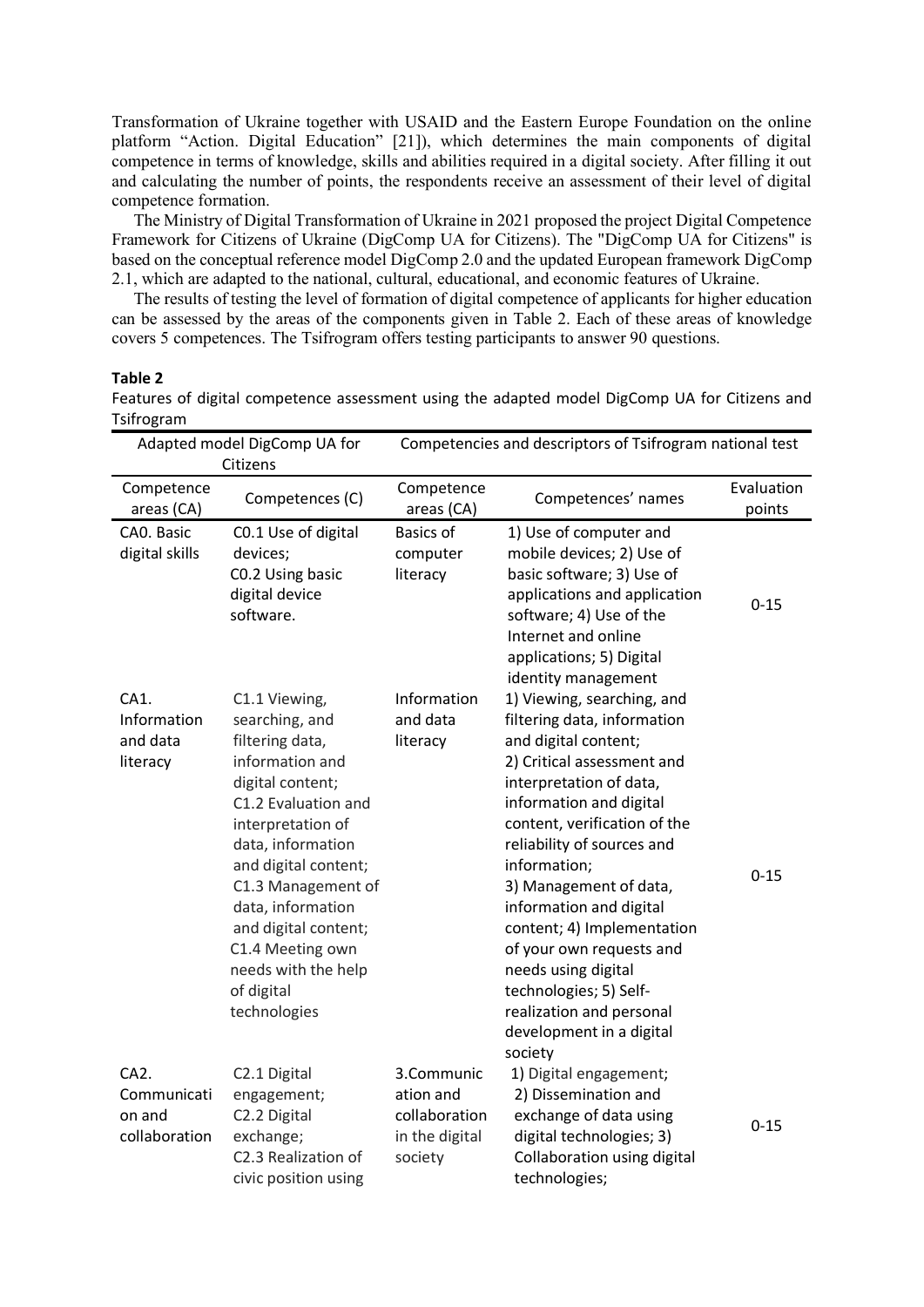|                                                       | digital technologies;<br>C2.4 Digital<br>collaboration;<br>C2.5 Netiquette;<br>C2.6 Digital Identity<br>Management                                                                                                                                                               |                                                                                    | 4) Implementation of civic<br>position using digital<br>technologies, digital<br>citizenship. Use of E-<br>services, E-signature;<br>5) Responsibility. Legal and<br>ethical standards.<br>Netiquette.                                                                                                                                                                             |          |  |  |
|-------------------------------------------------------|----------------------------------------------------------------------------------------------------------------------------------------------------------------------------------------------------------------------------------------------------------------------------------|------------------------------------------------------------------------------------|------------------------------------------------------------------------------------------------------------------------------------------------------------------------------------------------------------------------------------------------------------------------------------------------------------------------------------------------------------------------------------|----------|--|--|
| CA3. Digital<br>content<br>creation                   | C3.1 Development of<br>digital content;<br>C3.2 Integration and<br>processing of digital<br>content;<br>C3.3 Copyright and<br>licenses;                                                                                                                                          | 4. Digital<br>content<br>creation                                                  | 1) Development of digital<br>content; 2) Editing and<br>integration of digital content;<br>3) Copyright and licenses;<br>4) Primary programming<br>skills; 5) Creative use of<br>digital technologies                                                                                                                                                                              | $0 - 21$ |  |  |
| CA4. Safety                                           | C3.4 Programming<br>C4.1 Device<br>protection;<br>C4.2 Protection of<br>personal data and<br>privacy;<br>C4.3 Protection of<br>health and well-<br>being;<br>C4.4 Protection of<br>consumer's personal<br>rights against fraud<br>and abuse;<br>C4.5 Environmental<br>protection | 5. Safety in<br>the digital<br>environment                                         | 1) Device protection and<br>secure Internet connection;<br>2) Protection of personal<br>data and privacy. Internet<br>security; 3) Protection of<br>consumer's personal rights<br>against fraud and abuse;<br>4) Protection of health and<br>well-being; 5) Environmental<br>protection                                                                                            | $0 - 24$ |  |  |
| CA5.<br>Problem<br>solving and<br>further<br>training | C5.1 Solving<br>technical problems;<br>C5.2 Identification of<br>needs and<br>technological<br>response measures;<br>C5.3 Creative use of<br>digital technologies;<br>C5.4 Identifying gaps<br>in digital<br>competence                                                          | 6. Problem<br>solving in the<br>digital<br>environment<br>and lifelong<br>learning | 1) Solving technical<br>problems; 2) Identification of<br>needs and their technological<br>solution; 3) Self-assessment<br>of the level of own digital<br>competence. Identification<br>and elimination of gaps;<br>4) Solving life problems with<br>the help of digital<br>technologies; 5) Lifelong<br>learning. Professional self-<br>development in the digital<br>environment | $0 - 21$ |  |  |
| Total (maximum score)<br>111                          |                                                                                                                                                                                                                                                                                  |                                                                                    |                                                                                                                                                                                                                                                                                                                                                                                    |          |  |  |

When assessing the formation of digital competencies, there are three levels of mastery: high characterized by the ability to use digital and information and communication technologies in full (including creating a digital product); medium - can be described as knowledge of the availability of all digital competencies, but only partial application; basic - differs in the presence of knowledge about digital components, but is characterized by the inability to correlate the components of knowledge with professional tasks.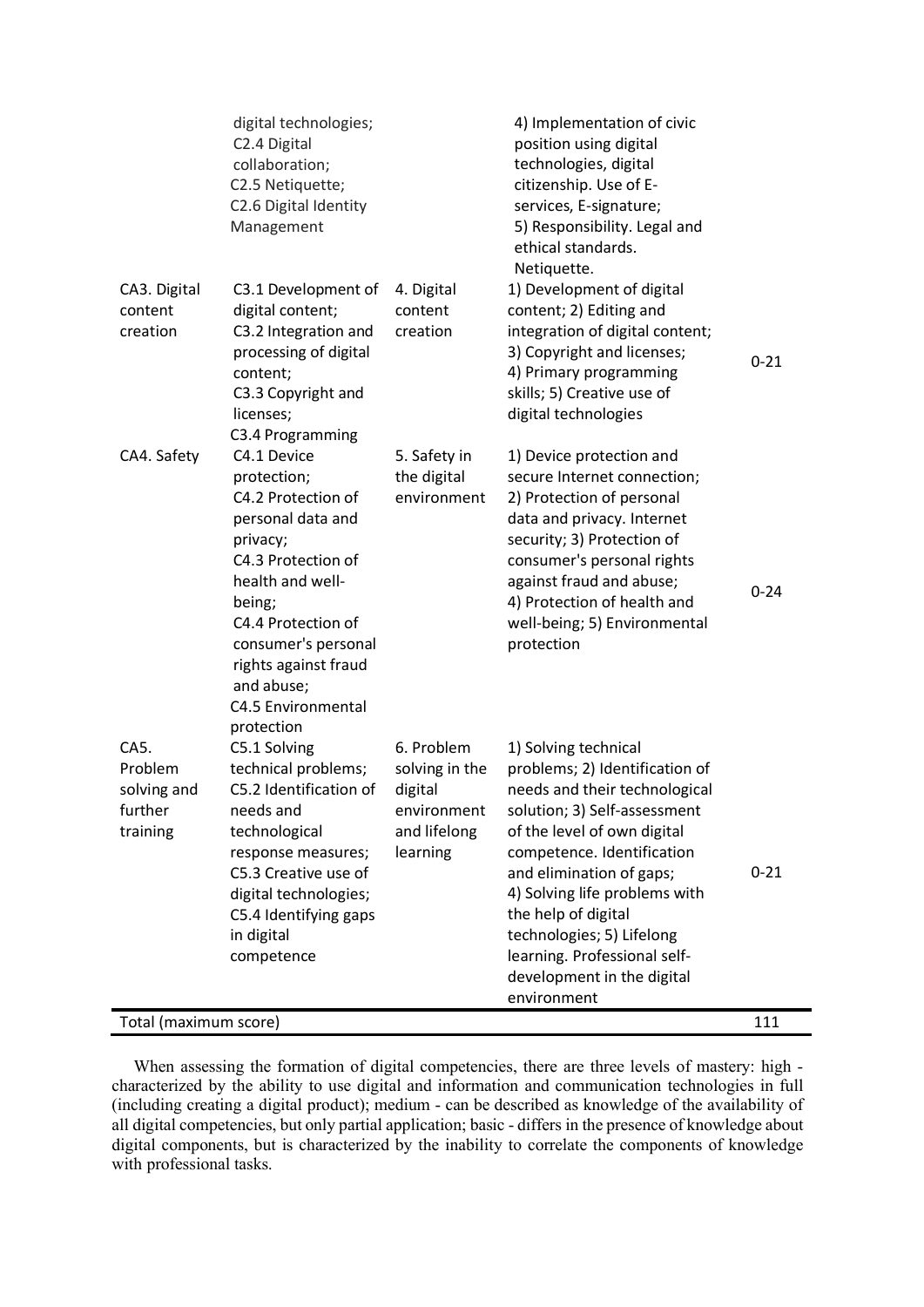In the 2020/2021 academic year, 91 applicants for the first level of higher education in Economics and Marketing specialties took the National Digital Literacy Test; of these, 7.7% passed Tsifrogram test at the B1 level, and 90.1% - at the B2 level, 2.2% - at the C1 level (see Fig. 2). Analyzing the results obtained, one can conclude that digital competencies are developed at the average level for most students.



Figure 2: Level of digital competence of students of the analytical profile of economic specialties at Taras Shevchenko National University of Kyiv in 2020/2021 academic year

The level of knowledge and skills of students in the field of digital competence turned out to be different, depending on the level of their self-development, self-motivation, and other factors. Using the Internet for communication, searching, downloading and creating content, solving technical problems, shopping and payments are the different possibilities and, accordingly, different resources are needed to implement them. Both the average level in digital development and the high one can be both general (in many areas of activity) and partial (in certain areas). Therefore, when researching digital competence, it is important to study its components and cells in which each of the components can receive specific development and implementation.

The detailed analysis of the questionnaire shows that the development of digital competence components is not equally developed among students (see Fig. 3). Components such as fundamentals of computer literacy, information literacy, data skills and communication and interaction in a digital society are best developed.



Figure 3: Distribution of the scores received by the students of the analytical profile of economic specialties at Taras Shevchenko National University of Kyiv in the 2020/2021 academic year by components.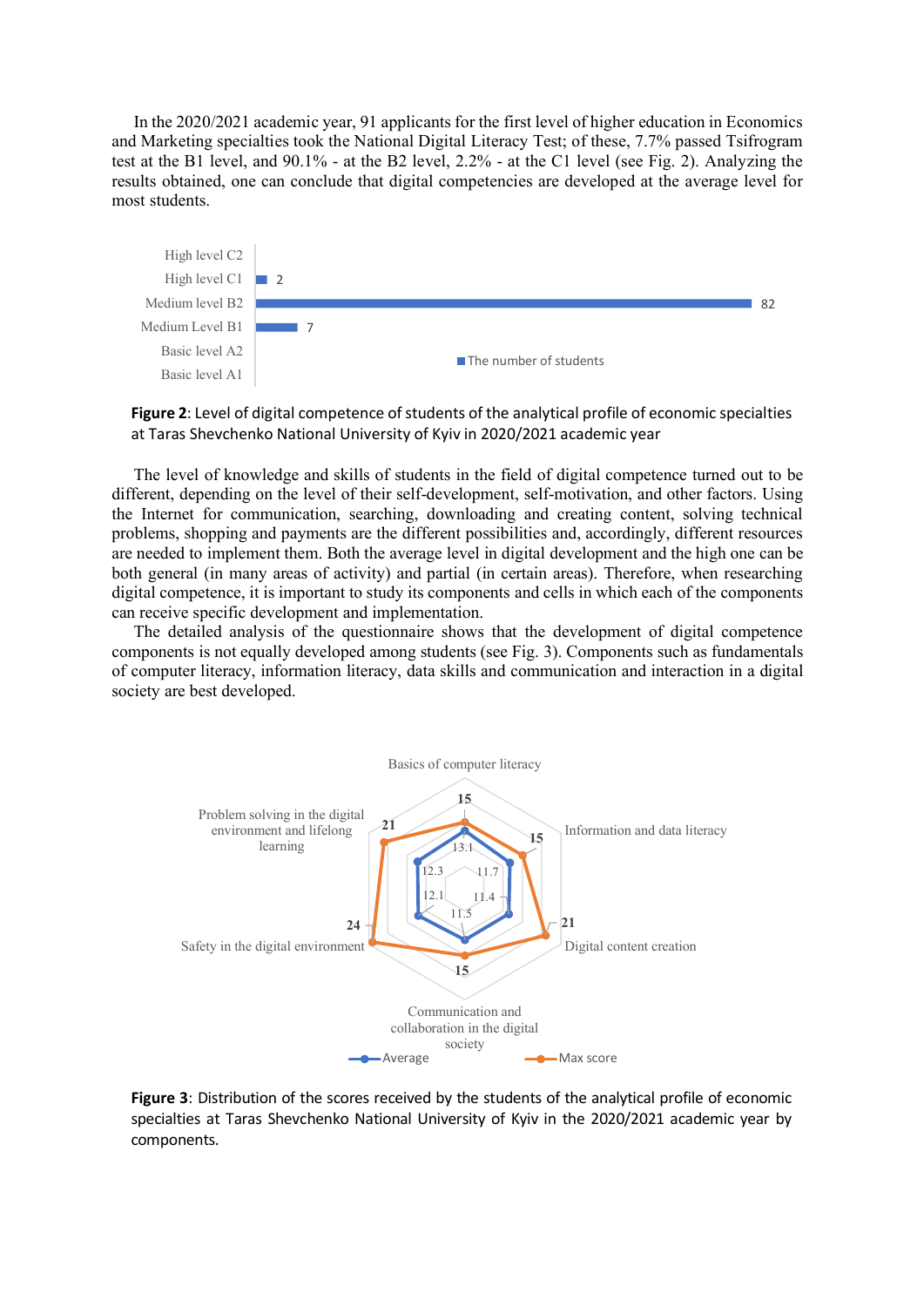Students of the analytical profile of economic specialties showed the highest results in the "basics of computer literacy" competency (in particular, use of basic software, applications, and applied software): 89% of students received a high level of knowledge C1 and C2 (see Fig. 4). This means that they actively respond to the emergence of new types of computer and mobile devices, can use (including installing, updating and configuring the system software) the main common computers and mobile devices of medium complexity, easily master new applications and new application software, independently install, configure and use the software, create online services of medium complexity, learn the basics of web design, and know different ways to protect their reputation on the Internet.



Figure 4: Distribution of the scores received by the students of the analytical profile of economic specialties at Taras Shevchenko National University of Kyiv in the 2020/2021 academic year by competency levels.

Good results were obtained by students in the "information and data literacy" and "communication and collaboration in the digital society "competencies: respectively 57% and 56% of students received a high level of knowledge C1 and C2.

Lower knowledge was found by students in the "safety in the digital environment" competence (in particular, on the Protection of consumer's personal rights against fraud and abuse and device protection and secure Internet connection): 76% of students received an average level of B1, and only 2 students out of 91 high level of C1.

Owing to Tsifrogram National Digital Literacy Test, the bachelors of analytical profile of economic specialties received recommendations to improve the level of digital competence in these areas, which will allow in the future to acquire the necessary knowledge, improve their skills and be successful professionals in modern society. In the future, it is planned to develop a model of digital competence formation for the training of competitive analytical specialists with a high level of digital competence.

### 4. Conclusions

Based on the results of the research, it can be concluded that the digital competence is an important component of the professional competence of future specialists-economists of analytical profile. This competence combines knowledge and skills to use the digital technologies when working with modern business processes, their optimization, and data modeling.

Despite the large number of studies devoted to the concept of digital competence, the issue of its interpretation (namely, for future specialists-economists of analytical profile), definition of the structure and content requires further research.

The authors consider it extremely important to further research the approaches to creating a digital model of competencies, determining the conditions for its formation and prospects for the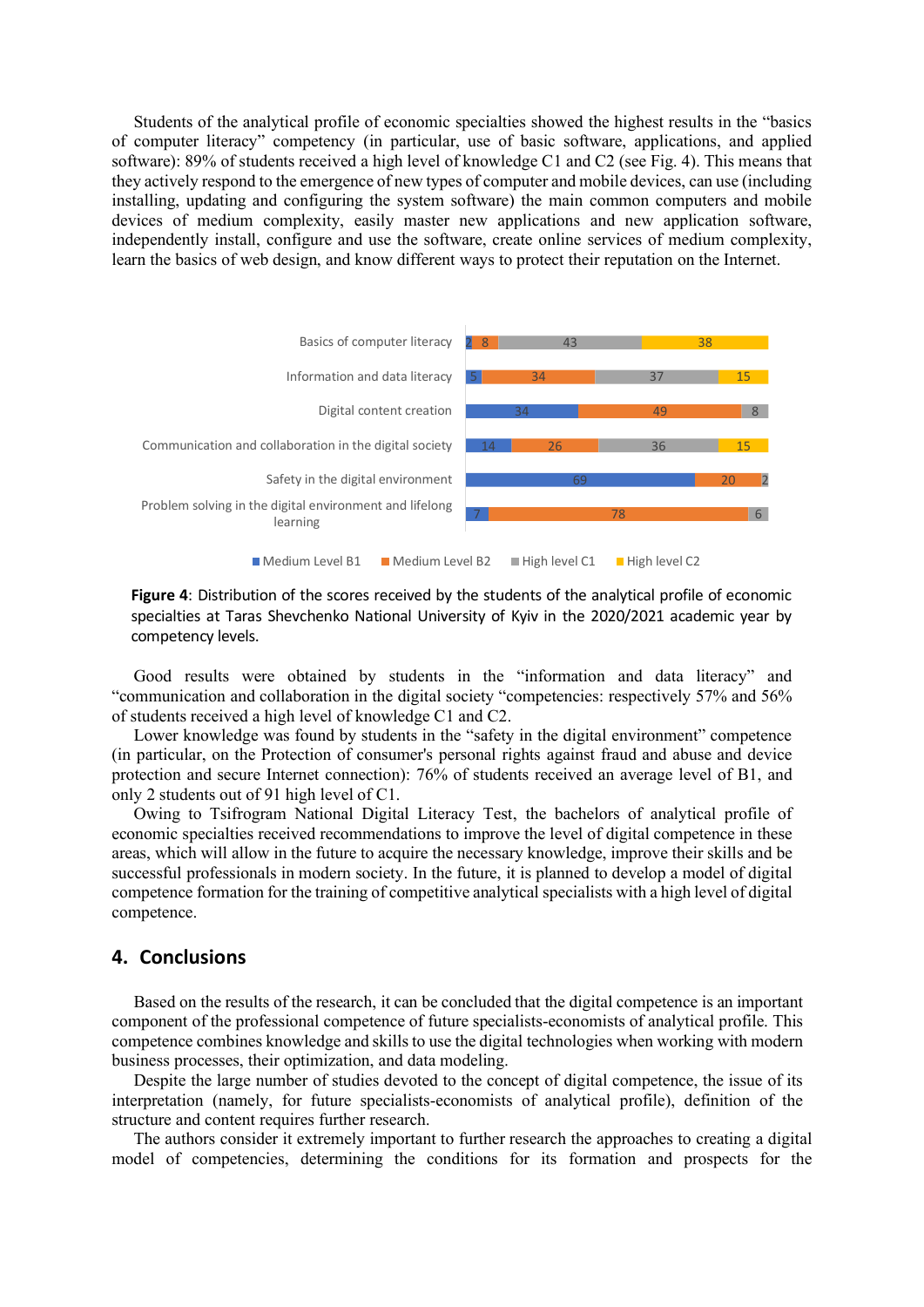implementation of the developed model to ensure the lifelong development of the specialistseconomists of analytical profile.

Achieving the maximum degree of mastery of information and communication competence by a future specialist is possible only with systematic work on all components of the competence. Without information literacy and knowledge of the laws of information security, communication, and interaction, it is difficult today to create adequate digital content and solve technological problems. The ability for reflection and self-esteem is, of course, the path to self-development. Confident, conscious, and creative use of information technology for education, work, leisure time and social activity is the key competence of an individual in the 21st century.

The challenge for research and teaching staff is to move beyond thinking about information technology as a tool or " information technology support platform." An integrated approach to solving the problem of the formation of digital competence in the process of training specialists at the university within the framework of any academic discipline is required.

The development and implementation of a pedagogical system for the formation of students' digital competence in the learning process, as well as the ways of delivering, should include targeted, active, informative, and effective components.

The use of project-based or inquiry-based learning as a tool to increase students' interest is the key to developing a range of competencies. Project-based learning is really at the heart of learning new digital skills right now. Traditional learning models are too passive to create such skills. The competency model is the basis for key changes in education training for the digital economy.

The analysis performed makes it possible to draw the following conclusions and generalizations.

1. In the light of modern trends in social development, digital competence of specialists, which provides an individual's opportunity for successful interaction, accumulation, and exchange of experience with subjects of the surrounding world and professional activity, is of particular importance. For future specialists in economic specialties, digital competence is also necessary, since it ensures the effective implementation of professional functions, personal success, and readiness for further professional development.

2. It seems advisable to use the systems based on DigComp 2.1 for a diagnostic test of the competence of applicants for education, advanced training of scientific and pedagogical personnel, and the introducing digital literacy into educational programs.

3. It is necessary to ensure the consistency and systematic way of the formation of digital competencies of future specialists in economic specialties at different levels of higher education.

In further research, it is proposed to carry out a deeper analysis of the content and technologies for the formation of digital competencies of future economists at different levels of education.

## 5. References

- [1] A. Oleshko, E. Horokhovets, Information and communication technologies and development of society, Investytsiyi: praktyka ta dosvid 16 (2019) 16-19. doi: 10.32702/2306 6814.2019.16.16.
- [2] How European Education Keeps up Nowadays, 2018. URL: https://eavi.eu/how-europeaneducation-keeps-up-nowadays-e-learning-and-e-education.
- [3] Digital Education Action Plan, 2021. URL: https://ec.europa.eu/education/education-in-theeu/digital-education-action-plan\_en.
- [4] Council recommendation of 22 May 2018 on key competences for lifelong learning. European Commission, 2018. URL: https://eur-lex.europa.eu/legal-
- content/EN/TXT/?uri=uriserv:OJ.C\_.2018.189.01.0001.01.ENG&toc=OJ:C:2018:189:TOC. [5] On approval of the Concept for the Development of the Digital Economy and Society of Ukraine for 2018-2020 and the approval of an action plan for its implementation. Order of the Cabinet of Ministers of Ukraine, 2018. URL: https://www.kmu.gov.ua/npas/pro-shvalennya-koncepciyirozvitku-cifrovoyi-ekonomiki-ta-suspilstva-ukrayini-na-20182020-roki-ta-zatverdzhennya-planuzahodiv-shodo-yiyi-realizaciyi.
- [6] On approval of the Concept of development of digital competencies and approval of the action plan for its implementation. Order of the Cabinet of Ministers of Ukraine, 2021. URL: